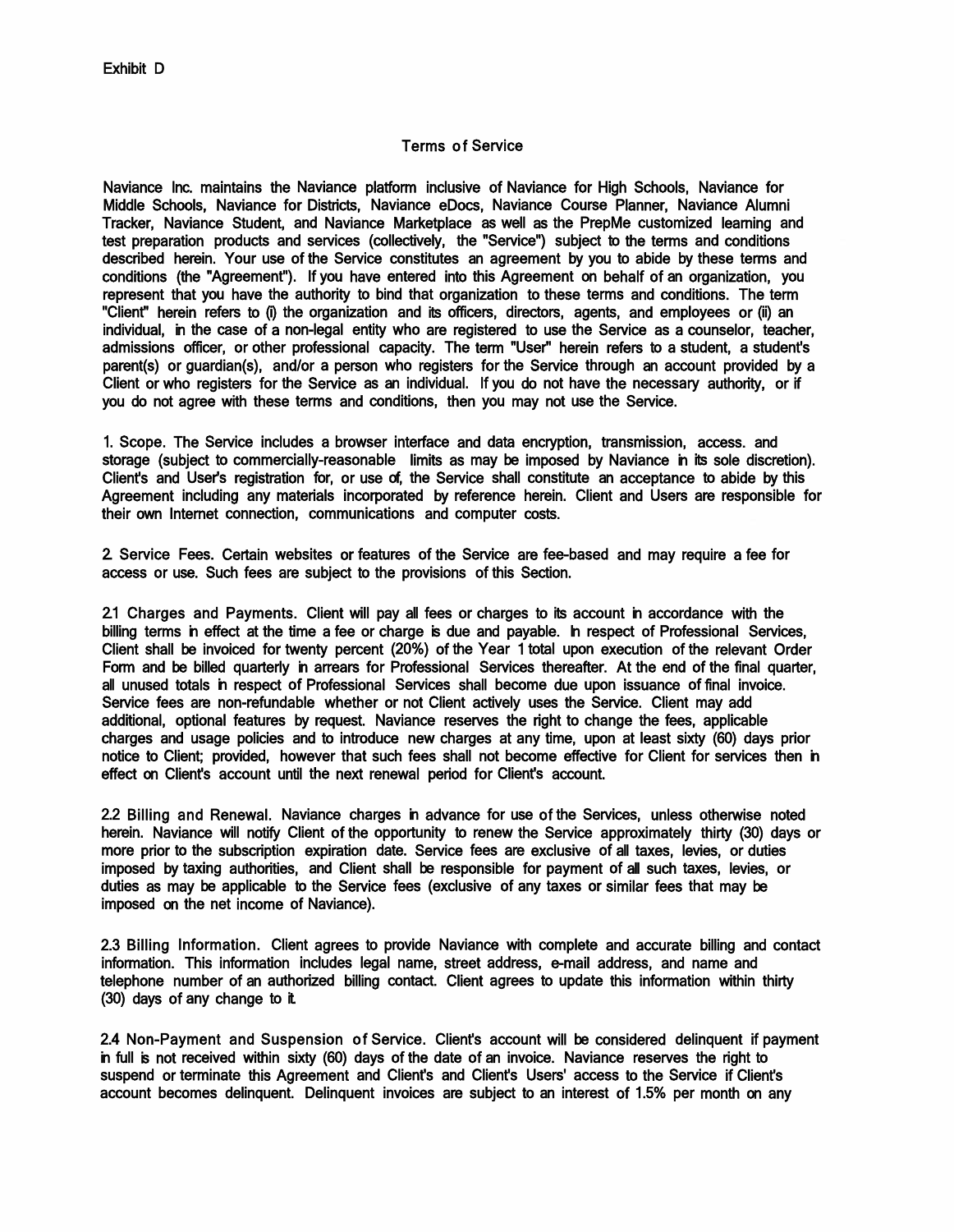outstanding balance, or the maximum permitted by law. whichever is less. plus all expenses of collection. Client will continue to be charged during any period of suspension. If Client or Naviance initiates termination of this Agreement, Client will be obligated to pay the balance due on the account computed in accordance with Section 2.1 Charges and Payments. Client agrees that Naviance may charge such unpaid fees to Client's credit card, if applicable, or otherwise bill Client for such unpaid fees. Naviance also reserves the right to impose a separate reconnection fee should Client thereafter again request access to the Service.

**3. License.** Subject to the terms of this Agreement, Naviance grants Client a non-exclusive, nontransferrable worldwide right to use the Service, solely for Client's own business purposes and for the right to provide Users individual accounts to use the Service. Client shall not, without the prior written approval of Naviance: (i) license, sublicense, sell, resell, transfer, or assign the Service to any third party, (ii) modify or make derivative works based upon the Service; or (iii) commercially exploit the Service in any way. All rights not expressly granted to Client are reserved by Naviance and its licensors. Subject to the terms of this Agreement, Client grants to Naviance the non-exclusive, worldwide right to use, copy, store, transmit and display Client and User data hosted on the Service by Naviance ("Client Data") in accordance with the terms of the privacy policy referenced in Section 5.1 herein. User acknowledges that User has no rights except as expressly identified in the Privacy Statement with respect to Client Data.

# **4. Client and User Responsibilities.**

**4.1 Client Responsibilities.** Client is responsible for any and all activities (other than User purchases) that occur under Client's and its Users' accounts. Client shall: (i) maintain the confidentiality of Users' names and passwords; (ii) notify Naviance immediately of any unauthorized use of any password or account or any other known or suspected breach of security; (iii) report to Naviance immediately and use reasonable efforts to stop immediately any use of the Service inconsistent with the terms of the License provided in Section 3 herein that is known or suspected by Client; (iv) assure that use of the Service shall at all times comply with all applicable local, state, federal, and international laws, regulations, and conventions, including without limitation those related to data collection, use, disclosure and privacy; international communications; and the exportation of technical or personal data; (v) assure that use of the Service shall at all times conform to the terms and conditions of this Agreement; and (vi) not impersonate another user of the Service or provide false identity information to gain access to or use the Service.

**4.2 User Responsibilities.** Users are responsible for any and all activities that occur under their accounts. Users shall: (i) maintain the confidentiality of their names and passwords; (ii) notify Client who provides User's access immediately of any unauthorized use of any password or account or any other known or suspected breach of security; (iii) report to Client who provides User's access immediately and use reasonable efforts to stop immediately any use of the Service inconsistent with the terms of the License provided in Section 3 herein that is known or suspected by Users; (iv) use the Service in compliance with all applicable local, state, federal, and international laws, regulations, and conventions, as well as with the terms and conditions of this Agreement; and (v) not impersonate another user of the Service or provide false identity information to gain access to or use the Service. User will not attempt to change any fields that are not intended for User modification. Any attempt by User to view or manipulate the records of another User will be deemed a material breach and, in addition to exercising its termination rights under this Agreement, Naviance may, in its discretion, inform any relevant authorities.

### **5. Account Information and Data.**

**5.1 Privacy.** Naviance is committed to protecting the privacy of Client Data and maintains a detailed privacy policy, which may be viewed at http://succeed.naviance.com/auth/signin#privacy. Naviance reserves the right to modify its privacy policy in accordance with the procedure outlined in Section 17 herein. Without limiting the generality of Section 4.1 (iv) of this Agreement, Client represents that it complies with all applicable data privacy laws, rules and regulations with respect to the personal data it stores, collects, and maintains through the Service.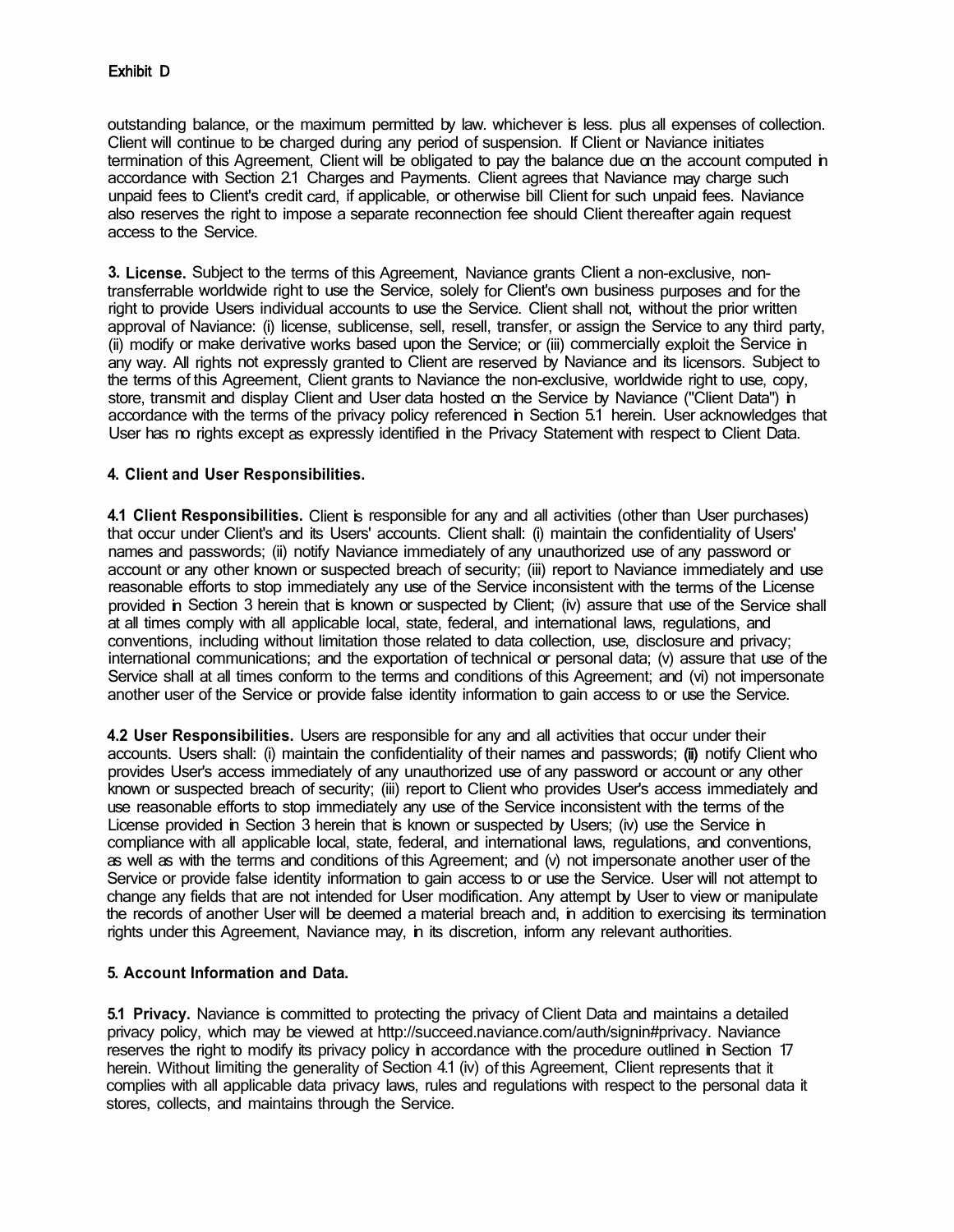5.1.1 Student User Privacy in Education Rights Act ("SUPER"). Naviance agrees to comply with the Student User Privacy in Education Rights Act ("SUPER Act" - a Washington State law on student privacy) if the provisions of SUPER Act apply to the school services provided by the Naviance to the Client. School service means a website, mobile application, or online service that: (a) is designed and marketed primarily for use in a K-12 school; (b) is used at the direction of teachers or other employees of a K-12 school; and (c) collects, maintains, or uses student personal information. A "school service" does not include a web site, mobile application, or online service that is designed and marketed for use by individuals or entities generally, even if also marketed to a United States K-12 school.

#### 5.2 Security.

5.2.1 The Service has security measures in place to help protect against the loss, misuse, and alteration of the data under Naviance's control. When the Service is accessed using a supported web browser, Secure Socket Layer (SSL) technology protects information using both server authentication and data encryption to help ensure that data are safe, secure, and available only to authorized users. Naviance also implements an advanced security method based on dynamic data and encoded session identifications, and hosts the Service in a secure server environment that uses a firewall and other advanced technology in an effort to prevent interference or access from outside intruders. Finally, the Service requires unique account identifiers, user names, and passwords that must be entered each time a Client or User signs on. These safeguards help to prevent unauthorized access, maintain data accuracy, and ensure the appropriate use of data. The Internet. however, is not perfectly secure and Naviance shall not be responsible for security breaches not reasonably within its control.

5.2.2 Without limiting the generality of Section 4.1 (iv) of this Agreement, Client shall comply with all applicable data security laws, regulations and business guidance published by the Federal Trade Commission, and implement, maintain and update (as appropriate) reasonable security policies, procedures and practices appropriate to the nature of the personal information collected through the Service, in order to protect such information from unauthorized access, destruction, use, modification or disclosure.

In the event of unauthorized access to Client personal information, Naviance shall provide notice to Client within forty-eight (48) hours of discovery and the unauthorized access and in accordance with applicable laws, and will reasonably cooperate with Client in providing any required notice to Client End Users. Naviance shall also provide Client with information regarding the nature and scope of the unauthorized access, steps taken to mitigate the incident and safeguards to prevent similar incidents in the future.

5.3 Family Educational Rights and Privacy Act ("FERPA"). In the event Client is subject to the provisions of the Family Educational Rights and Privacy Act (FERPA), the Parties agree as follows: (A) Client appoints Naviance as a "school official" as that term is used in FERPA §§99.7(a)(3)(iii) and 99.31(a)(1) and as interpreted by the Family Policy Compliance Office, and determines that Naviance has a "legitimate educational interest," for the purpose of carrying out its responsibilities under the Agreement. (B) Naviance acknowledges that it shall be bound by all relevant provisions of FERPA and agrees that personally identifiable information obtained from Client by Naviance in the performance of this Agreement: (i) will not be disclosed to third parties, except as expressly provided for in FERPA §§99.31, without signed and dated written consent of the student, or if the student is under eighteen (18) years of age, signed and written consent of the student's parents/guardians and (ii) will be used only to fulfill Naviance's responsibilities under the Agreement. In accordance with FERPA, the Parties agree that any consents to disclose information may be made electronically.

5.4 Children's Online Privacy Protection Act ("COPPA"). Without limiting the generality of Section 4.1 (iv) of this Agreement, in the event that Client's use of the Service subjects Client to the provisions of COPPA, Client acknowledges that: (i) if it chooses to make Family Connection available to Users that Client shall be considered the "operator'' of that website for the purposes of COPPA, and (ii) Client shall fully comply with COPPA and any rules or regulations promulgated thereunder.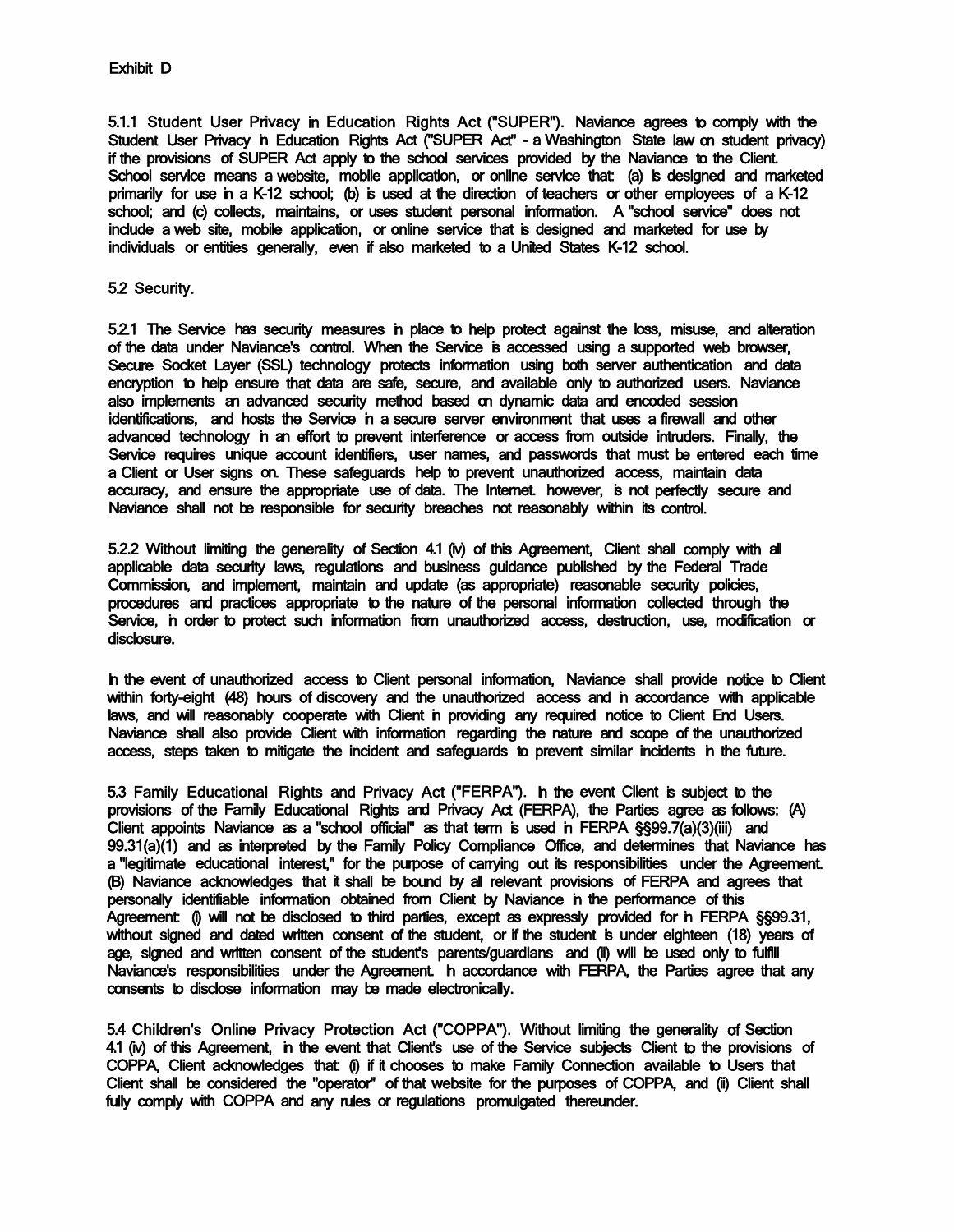6. Term and Termination.

6.1 Term of Service. This Agreement commences on the date Client access to the Service is first enabled ("Effective Date") and shall continue for an initial term of one year or longer subject to mutual agreement by the Parties, which may be renewed by mutual agreement, unless terminated sooner pursuant to this Agreement. In the event the term is longer than one year as agreed upon and stipulated on the order form and the client desires to cancel this agreement before the end of that term, Client shall remain responsible for 100% of the amount of this agreement.

6.2 Termination for Cause.

6.2.1 Any breach of payment obligations or unauthorized use of the Service by Client or User will be deemed a material breach of this Agreement. Naviance, in its sole discretion, may terminate Client's and Users' passwords, account or use of the Service if Client or User breaches or otherwise fails to comply with this Agreement.

6.2.2 If Naviance shall fail to fulfill in a timely and proper manner its obligations under this Agreement, or if Naviance shall violate any of the provisions of this Agreement, or if Naviance becomes insolvent or the subject of any proceeding under bankruptcy, insolvency or receivership law or makes an assignment for the benefit of creditors, Client shall thereupon have the right to terminate this Agreement by giving written notice of such termination and specifying the effective date thereof as a certain date at least seven (7) days after the notice, during which period Naviance shall have the right to cure the default.

6.3 Termination for Client. In the event Client is not allotted funds for the next fiscal year to continue using Services under this agreement, and there are not funds for the purchase of Services performing similar functions to those performed by the products/services hereunder, then Client may terminate this agreement by giving written notice to Naviance of such termination at least thirty (30) days prior to the end of the then current fiscal year. Additionally, Client must provide proof of the lack of appropriations as well as not appropriate funds for the same or similar Services within the term of this Agreement. Furthermore, Client remains responsible for payment of all products and services it has implemented, used or purchased through the time of termination, and Client will not be refunded for any prepaid fees.

6.4 Data Retention. Naviance agrees and acknowledges that Client owns all Client and User data hosted on the service by Naviance. Client agrees and acknowledges that Naviance has no obligation to retain Client Data, and may delete Client Data, more than thirty (30) days after termination. Upon termination of this Agreement, or at the discretion of Client, Client may request in writing that Client Data be deleted, and Naviance shall comply with such written request within thirty (30) days after termination. Naviance has no obligation to retain Client Data if Client or User has materially breached this Agreement and such breach has not been cured within thirty (30) days of notice of such breach. Naviance has no obligation to retain Client Data if the account is delinquent, and such Client Data may be irretrievably deleted. Prior to deletion, Naviance may charge a reasonable fee, for which payment shall be made in advance, to transfer Client Data to Client in a reasonable manner.

7. Naviance Ownership. Naviance alone (and its licensors, where applicable) owns all right, title and interest, including all related copyright, patent, trademark and other proprietary rights ("Intellectual Property" rights), in and to the Service and will own any suggestions, ideas, enhancement requests, feedback, and recommendations provided by Client, Users, or any other party relating to the Service. This Agreement is not a sale and does not convey any rights of ownership in or related to the Service or Intellectual Property owned by Naviance to Client or Users. Naviance is a registered trademark, and the Naviance logo and product names associated with the Service are trademarks of Naviance or third parties, and no right or license is granted to use them; provided, however, that Client may link to the homepage of a Naviance website or to the Service from another website for the purposes of directing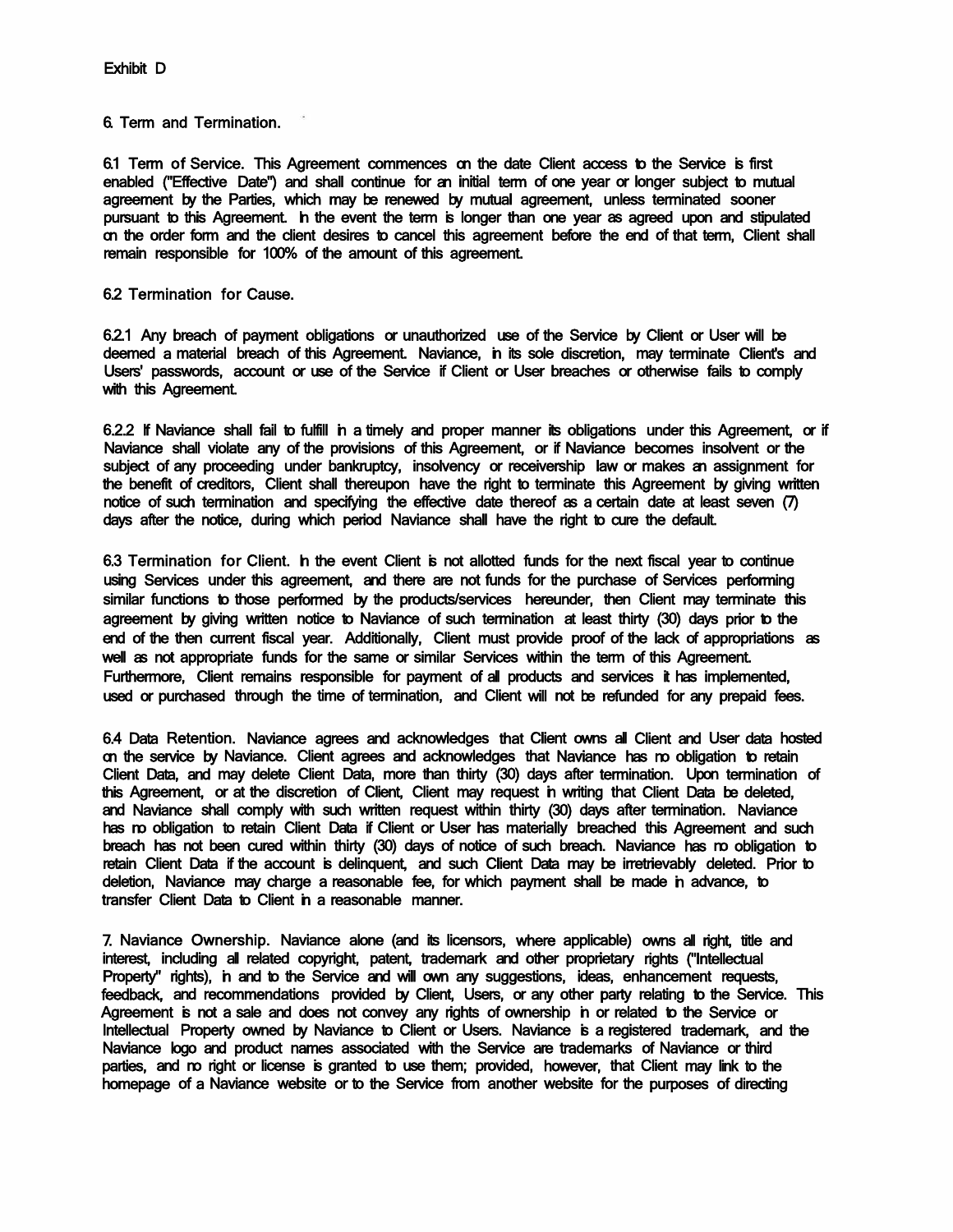Users to the website or the Service and that such link may include the Naviance name and relevant product name(s}. Client may not frame any page of a Naviance website

# **8. Third-Party Rights.**

**8.1** During use of the Service, Client may enter into correspondence with, purchase goods and/or services from, or participate in promotions of third-parties showing their goods and/or services through the Service, which may be disabled by Client through its control of the Service. Any such activity, and any terms, conditions, warranties or representations associated with such activity, is solely between Client and the applicable third-party. Naviance and its licensors shall have no liability, obligation or responsibility for any such correspondence, purchase or promotion between Client and any such third-party. Naviance does not endorse any sites on the Internet that are linked through the Service. Naviance is providing these links to Client only as a matter of convenience. Naviance does not control the third-party sites and in no event shall Naviance or its licensors be responsible for any content, data practices, products, or other materials on or available from such sites.

**8.2** Naviance engages the services of third-party intermediaries to provide credit card processing services to Client and Users. Such intermediaries are solely a link in the distribution chain, and are not permitted to store, retain, or use the information provided, except for the sole purpose of credit card processing and as required by law. Before Client and Users submit credit card information, Client and Users shall be required to agree to any applicable third-party intermediaries' terms of service and privacy policies, including provisions on limited warranties and liability. **Naviance understands and agrees that the Client wlll not be utilizing any services that require credit card processing.** 

**8.3** In connection with the Services provided by Naviance, Client may register for, purchase, access, or obtain products, services, and/or features to be provided by third parties (e.g., Naviance Marketplace partners}. The agreements between Naviance and such third parties may permit Naviance (i} to bill Client for such third party products or services, and/or (ii} deliver such third party products or services to Client. Such third party products or services shall not be considered "Services" for the purposes of this Agreement, and the liability of Naviance to Client or any Users for or in connection with any such third party products or services shall be limited to the amount of fees paid to Naviance by such Client or User for such third party products or services less any amounts paid by Naviance to such third party for such third party product or service.

**9. Representation** & **Warranties.** Each party represents and warrants that it has the legal power and authority to enter into this Agreement. Naviance represents and warrants that it will provide the Service in a manner consistent with general industry standards reasonably applicable to the provision thereof, and that the Service will perform substantially in accordance with the on-line Naviance help documentation under normal use and circumstances. Client and Users represent and warrant that they have not falsely identified themselves nor provided any false information to gain access to the Service and that they will comply with the terms and conditions of this Agreement. Each party represents and warrants that it shall make commercially-reasonable efforts, including the use of virus-scanning software on computers that upload files to the Service, to prevent the Service from becoming infected with or spreading a computer virus.

## **10. Indemnification.**

**10.1** Client shall indemnify and hold Naviance, its licensors and each such party's parent organizations, subsidiaries, affiliates, officers, directors, employees, attorneys and agents harmless from and against any and all claims, costs, damages, losses, liabilities and expenses (including attorneys' fees and costs} arising out of or in connection with: (i} a claim alleging that use of Client Data infringes the Intellectual Property of, or has caused harm to, a third party, or (ii) a claim arising from or alleging breach by Client or Users of this Agreement; provided that Naviance: (a) promptly gives written notice of the claim to Client; (b} gives Client sole control of the defense and settlement of the claim (provided that Client may not settle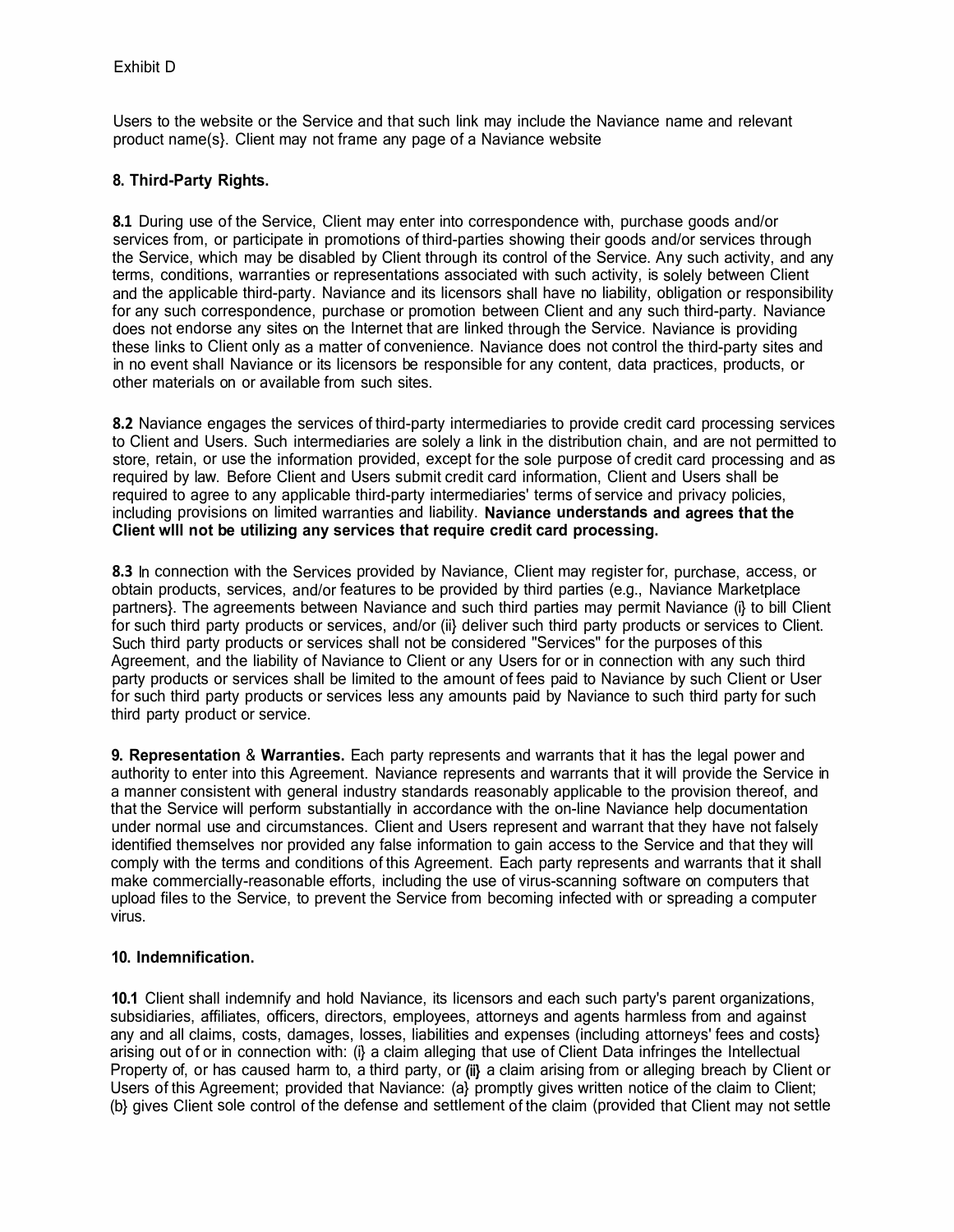or defend any claim unless it unconditionally releases Naviance of all liability and such settlement does not affect Naviance's business or the Service); (c) provides to Client all reasonably available information and assistance; and (d) has not compromised or settled such claim without Client's prior written consent.

10.2 Naviance shall indemnify and hold Client and its parent organizations, subsidiaries, affiliates, officers, directors, employees, attorneys and agents harmless from and against any and all claims, costs, damages, losses, liabilities and expenses (including attorneys' fees and costs) arising out of or in connection with: (i) a claim alleging that the Service directly infringes the Intellectual Property of a third party, or (ii) a claim arising from or alleging breach by Naviance of this Agreement; provided that Client: (a) promptly gives written notice of the claim to Naviance; (b) gives Naviance sole control of the defense and settlement of the claim (provided that Naviance may not settle or defend any claim unless it unconditionally releases Client of all liability); (c) provides to Naviance all reasonably available information and assistance; and (d) has not compromised or settled such claim without Naviance's prior written consent. Naviance shall have no indemnification obligation, and Client shall indemnify Naviance pursuant to this Agreement, for claims arising from any alleged infringement related to the combination of the Service with any of Client's or any of Client's licensor's products, service, hardware or business process(es), so long as such use was not authorized or directed by Naviance, such authorization and/or direction having been given in writing.

11. Disclaimer of Warranties. (I) NAVIANCE AND ITS LICENSORS MAKE NO REPRESENTATION, WARRANTY, OR GUARANTY AS TO THE RELIABILITY, TIMELINESS, QUALITY, SUITABILITY, AVAILABILITY, ACCURACY OR COMPLETENESS OF THE SERVICE OR ANY CONTENT; (II) NAVIANCE AND ITS LICENSORS DO NOT REPRESENT OR WARRANT THAT (A) THE USE OF THE SERVICE WILL BE SECURE, TIMELY, UNINTERRUPTED OR ERROR-FREE OR OPERATE N COMBINATION WITH ANY OTHER HARDWARE, SOFTWARE, SYSTEM OR DATA, (8) THE SERVICE WILL MEET CLIENT'S REQUIREMENTS OR EXPECTATIONS, (C) ANY STORED DATA WILL BE ACCURATE OR RELIABLE, (D) THE QUALITY OF ANY PRODUCTS, SERVICES, INFORMATION, OR OTHER MATERIAL PURCHASED OR OBTAINED BY CLIENT THROUGH THE SERVICE WILL MEET CLIENT'S REQUIREMENTS OR EXPECTATIONS, (E) ERRORS OR DEFECTS WILL BE CORRECTED, OR (F) THE SERVICE OR THE SERVER(S) THAT MAKE THE SERVICE AVAILABLE ARE FREE OF VIRUSES OR OTHER HARMFUL COMPONENTS; (Ill) THE SERVICE AND ALL CONTENT IS PROVIDED TO YOU STRICTLY ON AN "AS IS" AND "AS AVAILABLE" BASIS; AND (IV) ALL CONDITIONS, REPRESENTATIONS AND WARRANTIES, WHETHER EXPRESS, IMPLIED, STATUTORY OR OTHERWISE, INCLUDING, WITHOUT LIMITATION, ANY IMPLIED WARRANTY OF MERCHANTABILITY, FITNESS FOR A PARTICULAR PURPOSE, OR NON-INFRINGEMENT OF THIRD PARTY RIGHTS, ARE HEREBY DISCLAIMED TO THE MAXIMUM EXTENT PERMITTED BY APPLICABLE LAW.

12. Internet Delays. THE SERVICE MAY BE SUBJECT TO LIMITATIONS, DELAYS, AND OTHER PROBLEMS INHERENT N THE USE OF THE INTERNET AND ELECTRONIC COMMUNICATIONS. NAVIANCE IS NOT RESPONSIBLE FOR ANY DELAYS, DELIVERY FAILURES, OR OTHER DAMAGE RESULTING FROM SUCH PROBLEMS.

**13. Limitation of Liability.**

13.1 EXCEPT FOR INDEMNITY OBLIGATIONS OR AMOUNTS ACTUALLY DUE FOR PROVISION OF THE SERVICE, N NO EVENT SHALL ANY PARTY'S AGGREGATE LIABILITY UNDER ANY THEORY OR FOR ANY REASON WHATSOEVER EXCEED THE AMOUNTS ACTUALLY PAID BY AND/OR DUE FROM CLIENT IN THE TWELVE (12) MONTH PERIOD IMMEDIATELY PRECEDING THE EVENT GIVING RISE TO SUCH CLAIM. IN NO EVENT SHALL ANY PARTY AND/OR ITS LICENSORS BE LIABLE TO ANYONE FOR ANY INDIRECT, PUNITIVE, SPECIAL, EXEMPLARY, INCIDENTAL, CONSEQUENTIAL OR OTHER DAMAGES OF ANY TYPE OR KIND (INCLUDING LOSS OF DATA, REVENUE, PROFITS, USE OR OTHER ECONOMIC ADVANTAGE) ARISING OUT OF, OR IN ANY WAY CONNECTED WITH THE SERVICE, INCLUDING BUT NOT LIMITED TO THE USE OR INABILITY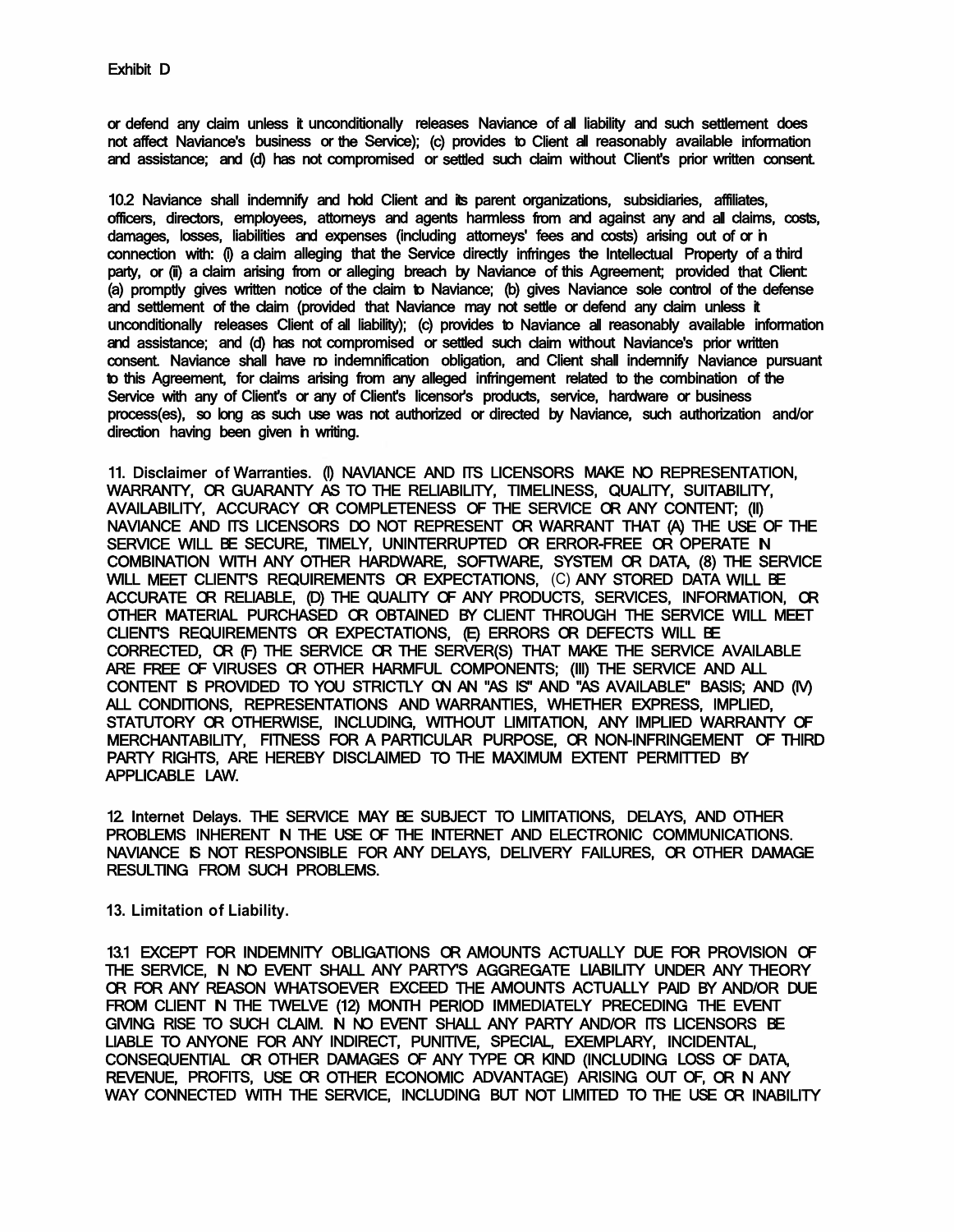TO USE THE SERVICE, OR FOR ANY CONTENT OBTAINED FROM OR THROUGH THE SERVICE, ANY INTERRUPTION, INACCURACY, ERROR OR OMISSION, REGARDLESS OF CAUSE N THE CONTENT, EVEN IF THE PARTY FROM WHICH DAMAGES ARE BEING SOUGHT OR SUCH PARTY'S LICENSORS HAVE BEEN PREVIOUSLY ADVISED OF THE POSSIBILITY OF SUCH DAMAGES.

**13.2** The liability insurance required herein shall be written for not less than that stated in these Contract Documents; or one million dollars (\$1,000,000), whichever is greater. Except for workers' compensation, limits shall be project specific and dedicated to work performed under this Contract, unless otherwise agreed to by Client. The amounts of insurance shall not be less than:

| workers' compensation                                       | statutory                                                 |
|-------------------------------------------------------------|-----------------------------------------------------------|
| employer's liability                                        | \$1,000,000 each accident                                 |
| (stop gap)                                                  | \$1,000,000 disease-policy<br>limit                       |
|                                                             | \$1,000,000 each employee                                 |
| commercial general liability                                | (per occurrence/aggregate)                                |
| bodily injury and property damage                           | \$1,000,000/\$2,000,000                                   |
| personal and advertising injury                             | \$1,000,000                                               |
| products and completed operations                           | \$1,000,000/\$2,000,000                                   |
| Damage to premises rented to You                            | \$100,000                                                 |
| automobile liability (owned, non-owned, leased or<br>hired) | \$1,000,000 per occurrence                                |
| umbrella/excess coverage<br>professional liability          | \$2,000,000 per occurrence<br>\$1,000,000 each occurrence |

**14. Additional Rights.** Certain states and/or jurisdictions do not allow the exclusion of implied warranties or limitation of liability for incidental or consequential damages, so the exclusions set forth above may not apply to Client or Users.

**15. Local Laws and Export Control.** The Service provides services and uses software and technology that may be subject to United States export controls administered by the U.S. Department of Commerce, the U.S. Department of Treasury Office of Foreign Assets Control, and other U.S. agencies. Client acknowledges and agrees that the site shall not be used, and none of the underlying information, software, or technology may be transferred or otherwise exported or re-exported to Afghanistan, Burma, Cuba, Iraq, Iran, Libya, Sudan, or any other countries to which the United States maintains an embargo (collectively, "Embargoed Countries"), or to or by a national or resident thereof, or any person or entity on the U.S. Department of Treasury's List of Specially Designated Nationals or the U.S. Department of Commerce's Table of Denial Orders (collectively, "Designated Nationals"). The lists of Embargoed Countries and Designated Nationals are subject to change without notice. By using this site, Client represents and warrants that it is not located in, under the control of, or a national or resident of an Embargoed Country or a Designated National. Client agrees to comply strictly with all U.S. export laws and assumes sole responsibility for obtaining licenses to export or re-export as may be required. The Service may use encryption technology that is subject to licensing requirements under the U.S. Export Administration Regulations, 15 C.F.R. Parts 730-774 and Council Regulation (EC) No. 1334/2000. Naviance and its licensors make no representation that the Service is appropriate or available for use in other locations. If Client uses the Service from outside the United States, Client is solely responsible for compliance with all applicable laws, including without limitation export and import regulations of other countries. Any diversion of the content contrary to United States law is prohibited.

**16. Notice.** Naviance may give notice by means of a general notice on the Service or by written communication or e-mail to the address of the primary contact for Client or Users on record with Naviance. Such notice shall be deemed to have been given to Client or Users upon the expiration of 48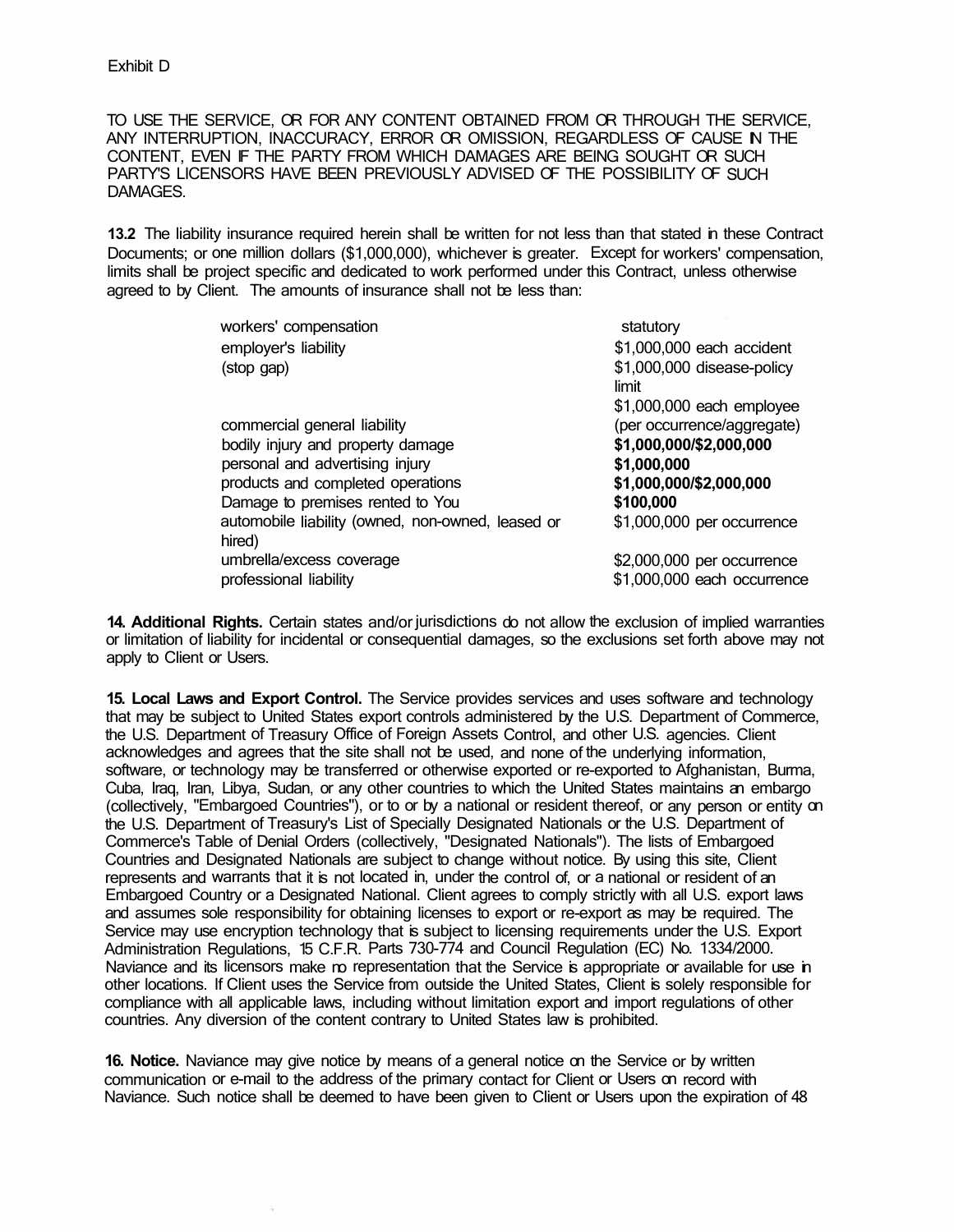hours after mailing or posting (if sent by first class mail or prepaid post) or 12 hours after sending (if sent by e-mail). Clientor Users may give notice to Naviance at any time by letter delivered by a nationally recognized overnight delivery service or first class postage prepaid mail, by e-mail, or by fax to Naviance Inc., 3033 Wilson Boulevard, Suite 500, Arlington, VA 22201, 703-859-7319 (fax), legal@naviance.com, or such other address as may be designated from time-to-time. Such notice shall be deemed given when received by Naviance.

17. **Modification.** Naviance reserves the right to change the terms and conditions of this Agreement at any time. Naviance shall notify Client and Users not fewer than sixty (60) days prior to any material change in the terms and conditions of this Agreement. Such change shall be effective upon renewal of this Agreement. Renewal of this Agreement after any such changes shall constitute Client's consent to such changes. Continued use by Users after notice - and, if Users have access to the Service through an account provided by Client, Client's renewal - shall constitute User's acceptance of the changes.

**18. Assignment.** This Agreement, including all rights and obligations hereunder, may not be assigned by Client or Users without the prior written approval of Naviance, however, this Agreement may be assigned by either party without prior written approval to (i) a parent or subsidiary, (ii) an acquirer of assets, or (iii) a successor by merger. Any purported assignment in violation of this Section shall be void.

**19. General.** This Agreement shall be governed by the law of the state of Washington and controlling United States federal law, without regard to the choice or conflicts of law provisions of any jurisdiction, and any disputes, actions, claims or causes of action arising out of or in connection with this Agreement or the Service shall be subject to the exclusive jurisdiction of the state and federal courts located in King County, Washington. In the event of any inconsistency between this Agreement and any purchase order or similar terms on any client form, this Agreement shall control. All parties will at all times comply with all applicable laws, rules and regulations. If any provision of this Agreement is held by a court of competent jurisdiction to be invalid or unenforceable, then such provision(s) shall be construed, as nearly as possible, to reflect the intentions of the invalid or unenforceable provision(s), with all other provisions remaining in full force and effect. No joint venture, partnership, employment, or agency relationship exists between Naviance and Client or Naviance and Users as a result of this Agreement or use of the Service. The failure of Naviance to enforce any right or provision in this Agreement shall not constitute a waiver of such right or provision unless acknowledged and agreed to by Naviance in writing. This Agreement comprises the entire agreement between Naviance and Client and Naviance and Users with respect to the Service and supersedes all prior or contemporaneous negotiations, discussions or agreements, whether written or oral, between the parties regarding the subject matter contained herein. In the event of any conflict or inconsistency between the terms of this Agreement and any Order Form, exhibits, or attachments hereto, the terms of this Agreement shall control, unless the relevant Order Form expressly provides otherwise. Sections 2 (for any Service provided prior to termination), 6, 7, 10.1, 11, 13, and 19 shall survive termination of this Agreement.

**19.1 Debannent.** Naviance warrants that it is not presently debarred, suspended, proposed for debarment, declared ineligible, or voluntarily excluded from covered transactions (defined as not being eligible to receive federal funds) by any local, state or federal department or agency. Naviance agrees to be bound by the terms of School Board Policy No. 6973, which provides additional requirements applicable to debarment of contracts from receiving future contracts with Client.

**19.2 Cooperation with District Auditor and State Auditor.** Naviance agrees to provide reasonable cooperation with any inquiry by either the district or Washington State Auditor relating to the performance of this contract. The Client has the right to audit records of Naviance relating to payment or performance under this contract, for one year after completion of this contract. Failure to cooperate may be cause for debarment from award of future contracts.

## **20. Additional Tenns.**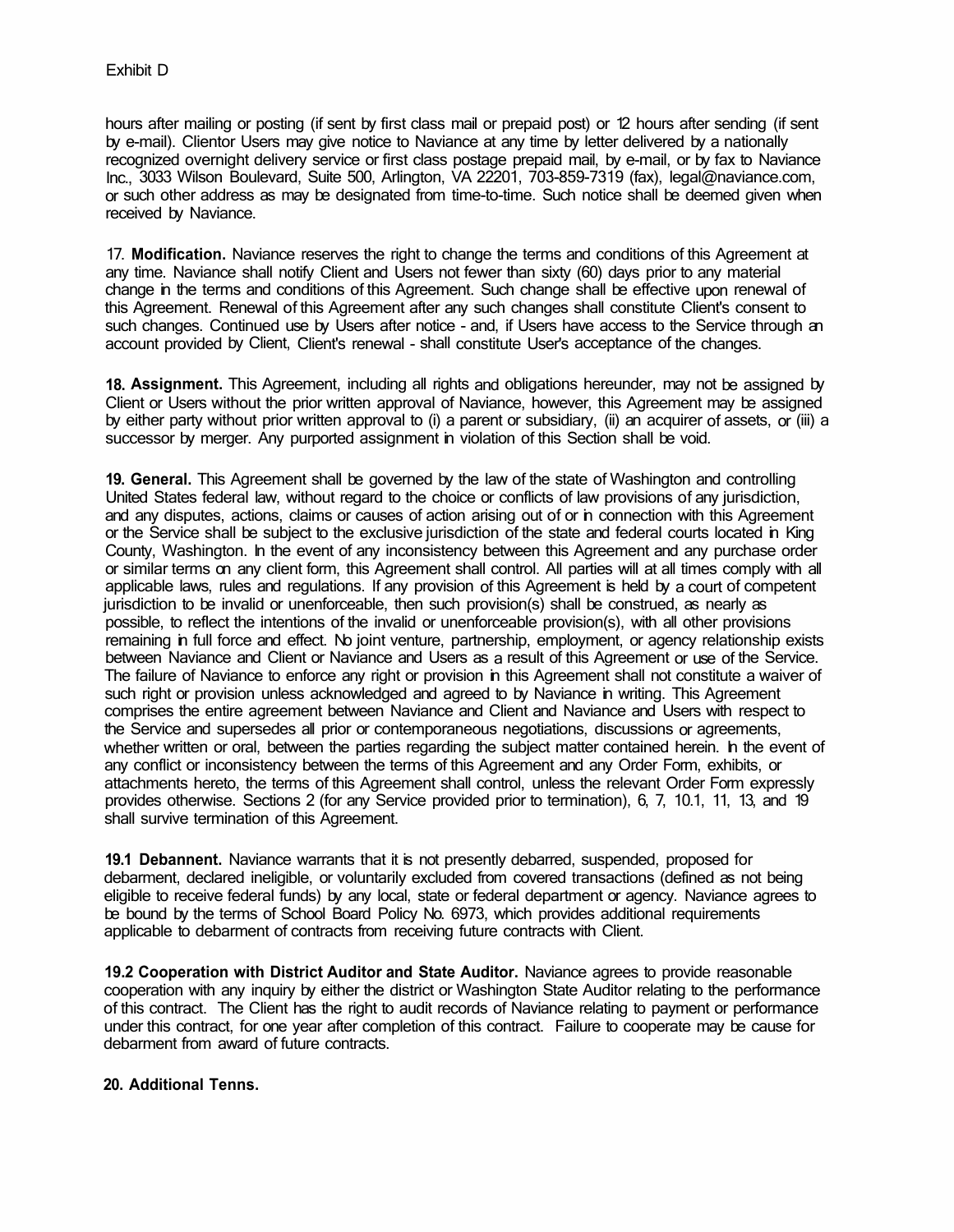20.1 Professional Services. In the event Client elects to receive professional services, including professional development and/or consulting services from Naviance, the following terms shall apply. Client agrees to contact Naviance prior to the session if Client has any questions regarding these responsibilities.

20.1.1. Client Responslbllitles for Professional Development. With respect to professional development sessions, participants should meet the prerequisites stated for each course to ensure that each session is productive and effective. All professional development sessions are hands-on sessions and require a computer for each participant. The Client must ensure that participants' computers are in good working order, that the appropriate hardware and software necessary to connect to the network provided in the training facility is installed, and that participants know how to connect the computer to a network. The Client must also plan to have no more than 15 individuals attend a private session at a time to ensure proper student to instructor ratio for effective learning. Client agrees to work with Naviance to ensure that any private professional development session purchased is conducted no later than six months from the date of purchase and acknowledge that a failure to have Naviance deliver a session within six months from the date of purchase shall constitute a cancellation by Client as described in Section 20.1.6. For seats purchased in public webinars, Client agrees to register and attend public webinars hosted by Naviance no later than three months from the date of purchase. Failure to attend a public webinar in the designated timeframe shall constitute a cancellation by Client as described in Section 20.1.6.

20.1.2. Client Responsibilities for Consulting Services. With respect to consulting services, Client agrees to the required preparation as outlined by Naviance to effectively start the engagement and utilize the services of the Naviance Consultant. Client agrees to work with Naviance to ensure that all consulting hours purchased are utilized within 12 months from the date of purchase and acknowledge that a failure to have Naviance deliver consulting services within 12 months from the date of purchase shall result in a forfeit of the consulting hours purchased. With regards to Delegated Authentication, implementation of this service is the responsibility of the client. The Naviance consultant cannot provide a SOAP-based web service or the technical support to create this service. With regards to automated data import, implementation of cURL is the responsibility of the client. The Naviance consultant cannot install cURL, create a cURL directory or configure cURL for the Client.

20.1.3. Warranties. Naviance warrants that each of its instructors and consultants performing such professional services shall have the proper skill, training, and background to perform in a competent and professional manner. Such professional services may include unknown and unforeseen problems and Naviance shall attempt to resolve such problems, should they occur. Client acknowledges that Naviance does not warrant that a satisfactory solution to all problems will be possible.

20.1.4. Payments and Refunds. Client or a contact designated by Client will be invoiced for professional development session(s) and consulting services at the time of purchase. If applicable, Naviance will invoice Client for travel expenses incurred by the instructor(s) for any on-site professional development services and consultant(s) for any on-site consulting services. Payments are due in accordance with Section 2 and within the time frame stated on each invoice and all consulting services and professional development sessions are non-refundable except as a result of a request by Naviance to cancel or reschedule a professional development session as described in Section 20.1.5.

20.1.5. Cancellation or Rescheduling by Naviance. Naviance reserves the right to cancel or reschedule sessions. In the event Naviance cancels or asks to reschedule a session, Client may choose to reschedule, attend another comparable session, or receive a full refund.

20.1.6. Cancellation or Rescheduling by Client. Client may reschedule a private on-site or webinar session that has been previously confirmed by Naviance, provided that Client agrees to: (a) notify Naviance in writing at least 3 business days in advance prior to the start of the session; (b) pay costs incurred on Client's behalf for the session as originally scheduled (including but not limited to any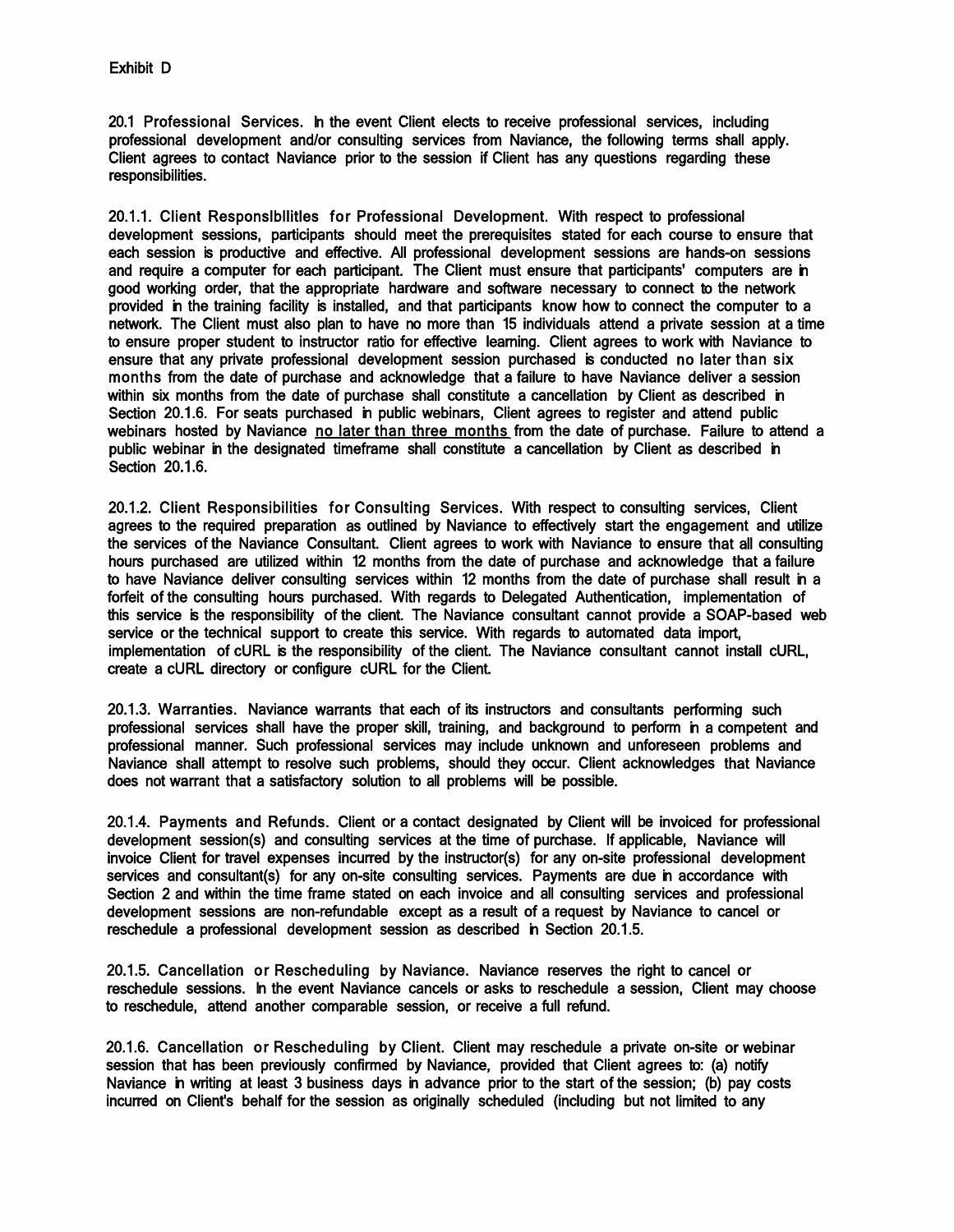cancellation fees paid to our instructor(s) and, if applicable, travel expenses), and (c) pay travel expenses associated with the session once rescheduled, if applicable. If Client is unable to attend a previously confirmed public webinar session, Client may register and attend an alternate public webinar session provided that session has availability and that the Client notifies Naviance in writing at least 24 hours in advance prior to the scheduled start of the original public webinar session. A session shall be considered canceled by Client, with no further obligations by Naviance, in the event of any of the following: (a) failure to schedule a private session to be conducted within six months from the date of purchase, (b) failure to attend a public webinar session within 3 months from date of purchase, (c) failure by Client to attend a session for which Client is registered without providing the specified advance notice to Naviance, or (d) failure by Client to reschedule a session in accordance with the provisions of this Section. Client agrees to pay any fees for services and to pay any expenses incurred by Naviance on Client's behalf in connection with sessions confirmed by Naviance and canceled by Client. If cancellation of a private or public session is a result of inclement weather resulting in a school closing or delay, Client is still responsible for paying any expenses incurred by Naviance on the Client's behalf, however the session will not be considered cancelled by the client.

20.2 Use of Interactive Areas.

20.2.1. The Service may contain discussion forums in which Clients, Users, or third-parties may post reviews of, make recommendations for or give ratings of content, events, products, services or third-party providers, or post other content, messages, materials or other items ("Interactive Areas"). If Naviance provides such Interactive Areas, you are solely responsible for your use of such Interactive Areas and use them at your own risk. You acknowledge and agree that Naviance may set up any such forum to be accessible by all Clients and Users or by certain Clients and Users selected at the sole discretion of Naviance or any designee chosen by Naviance. Eligibility for access or membership in any given forum (or any continued access and membership) shall be determined by Naviance or its designee in its sole discretion, and you may not be given access to certain forums.

20.2.2. No review, recommendation or rating within the Service or in any Interactive Area shall be deemed to be an endorsement by Naviance of any the particular matter subject of the review, recommendation or, if such matter is a third-party provider, a guarantee of such provider's quality, competency, qualifications, experience, resources, character, honesty, integrity, responsiveness or other personal and professional characteristics.

20.2.3. Naviance takes no responsibility and assumes no liability for any content posted, stored or uploaded by you or any third party, or for any loss or damage thereto, nor is Naviance liable for any mistakes, defamation, slander, libel, omissions, falsehoods, obscenity, pornography or profanity you may encounter. As a provider of interactive services, Naviance is not liable for any statements, representations or content provided by its Clients and Users in any public forum, personal home page or other Interactive Area. Although Naviance has no obligation to screen, edit, or monitor any of the content posted to or distributed through any Interactive Area, Naviance reserves the right, and has absolute discretion, to remove, screen, or edit without notice any content posted or stored within the Service at any time and for any reason, and you are solely responsible for creating backup copies of and replacing any material you post or store in these areas at your sole cost and expense.

20.2.4. Any use of the Interactive Areas or other portions of the Service in violation of the foregoing violates these Terms of Service and may result in, among other things, termination or suspension of your rights to use the Interactive Areas and/or the Service. In order to cooperate with legitimate governmental requests, subpoenas or court orders, to protect Naviance's systems and customers, or to ensure the integrity and operation of Naviance's business and systems, Naviance may access and disclose any information it considers necessary or appropriate, including, without limitation, user profile information (i.e. name, e-mail address, etc.), IP addressing and traffic information, usage history, and posted content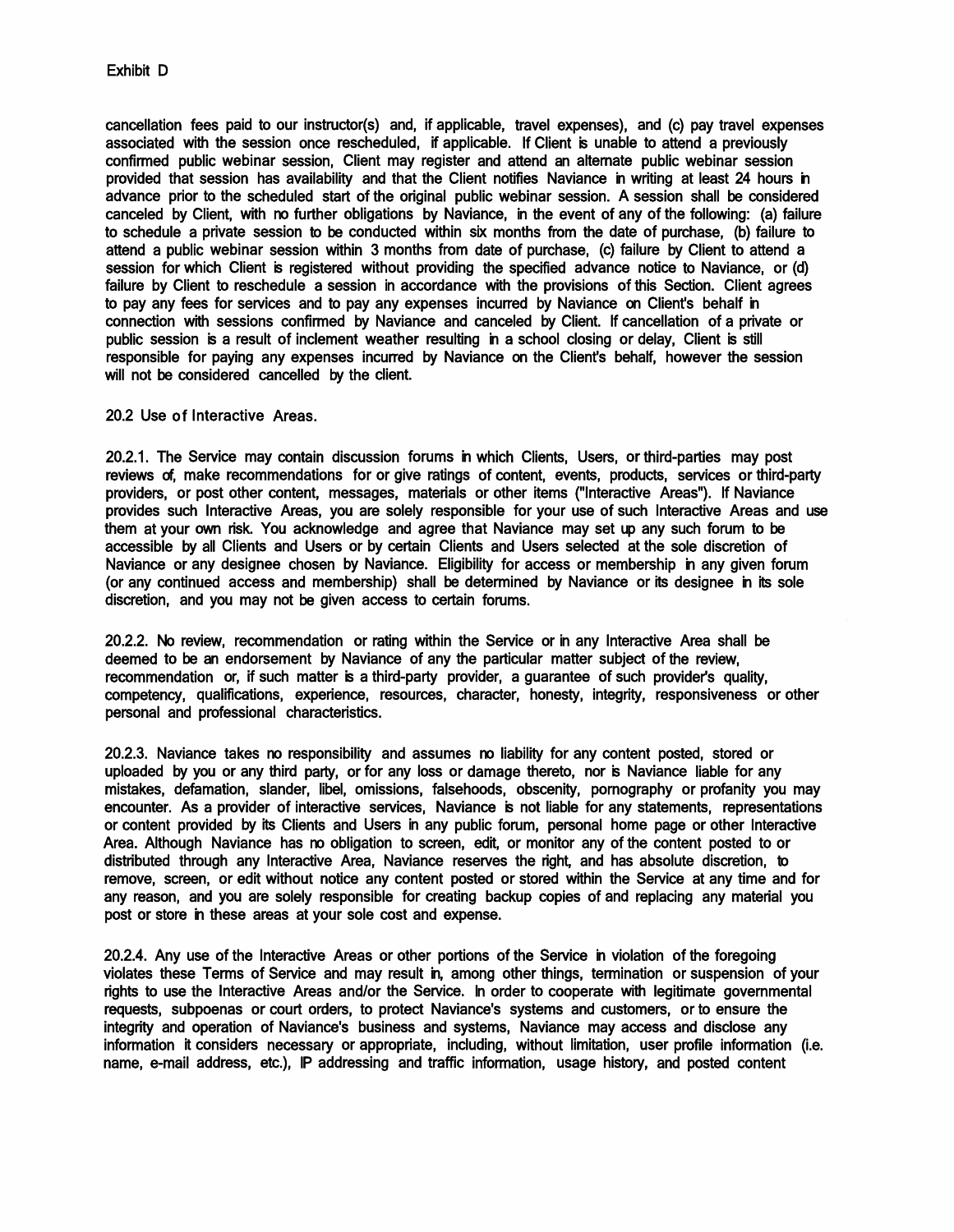20.2.5. Naviance does not and cannot review all content submitted by Clients and Users to the Service, and Naviance therefore does not make any representation or warranty with respect to it and Naviance does not endorse any specific products or services which may be included in any such content. However, Naviance reserves the right to block or remove content or communications that Naviance determines, in its discretion, to be in violation of these Terms of Service. As explained above, under Disclaimer of Warranties, the Service is offered "as is," and you use it at your own risk. Without limitation, this means that, despite the requirements of these Terms of Service, Clients and Users may post content that violates them. Naviance assumes no responsibility or liability for such content. If you have submitted objectionable content, Naviance may, in its sole discretion, terminate your account, take legal action against you and/or, if applicable, notify the appropriate authorities or parties, all without prior notice or liability to you.

20.3. Digital Millennium Copyright Act. The Digital Millennium Copyright Act of 1998 (the "DMCA") provides recourse for copyright owners who believe that material appearing on the Internet infringes their rights under U.S. copyright law. Naviance reserves the right to remove any material on the Service which allegedly infringes another person's copyright. If you believe in good faith that materials hosted by Naviance infringe your copyright, you (or your agent) may send us a notice requesting that the materials be removed, or access to them blocked. Such notice must meet statutory requirements imposed by the DMCA and must be in writing and include the following information in writing: (i) an electronic or physical signature of the person authorized to act on behalf of the owner of the copyright interest; (ii) a description of the copyrighted work that you claim has been infringed. Please describe the work and, where possible, include a copy or the location (e.g., URL) of an authorized version of your work; (iii) a description of the material that you claim to be infringing, as well as its location within the Service; (iv) your name, address, telephone number, and e-mail address; (v) a statement by you that you have a good faith belief that the disputed use of the materials is not authorized by the copyright owner, its agent, or the law; and (vi) a statement by you, made under penalty of perjury, that the above information in your notice is accurate and that you are the copyright owner or authorized to act on the copyright owner's behalf. If you believe in good faith that a notice of copyright infringement has been wrongly filed against you, the DMCA permits you to send us a counter-notice. Notices and counter-notices for the Service should be sent to: Paul M. Vogt, Esq., 46 Southfield Avenue, Suite 400, Stamford, CT 06902. We suggest that you consult your legal advisor before filing a notice or counter-notice. Also, be aware that there can be substantial penalties for false claims.

21. Warranty of Accessibility. If services include the provision of technology related products, Naviance warrants the following:

A. The system and services provided to the Client will comply with all local, state, and federal laws, regulations and relevant regulatory guidelines. Naviance further agrees that the system and services provided to the Client will comply with all laws prohibiting discrimination with regard to race, creed, color, national origin, sex, sexual orientation, marital status, age, or the presence of any sensory, mental, or physical disability. Naviance will furnish such documents and information as may be reasonably requested by the Client to evidence Naviance's compliance with the terms of this agreement.

B. Naviance will use reasonable efforts to ensure that, to the extent directly affecting the intended daily use by end users of the system and services provided to the Client under this agreement, such system and services will, at a minimum, conform with all applicable laws, including Section 508 of the Rehabilitation Act of 1973 (29 U.S.C. 794d), as amended, all other regulations promulgated under Title I of the Americans with Disabilities Act, and the accessibility standards of the Web Content Accessibility Guidelines ("WCAG") 2.0 A. With the upgrades and update to Family Connection's mobile responsive interface, Naviance is committed to achieving the accessibility standards of the Web Content Accessibility Guidelines ("WCAG") 2.0 AA compliance by the full launch date of August 2018 given the ability to continue to test and address deficiencies through August 2019. This will allow Naviance to follow our standard roadmap protocol procedure for bug fix and iteration release. Should there be any known deficiencies in our ability to achieve WCAG 2.0 AA compliance by the August 2018 release, Naviance will notify Seattle Public Schools of known deficiencies.